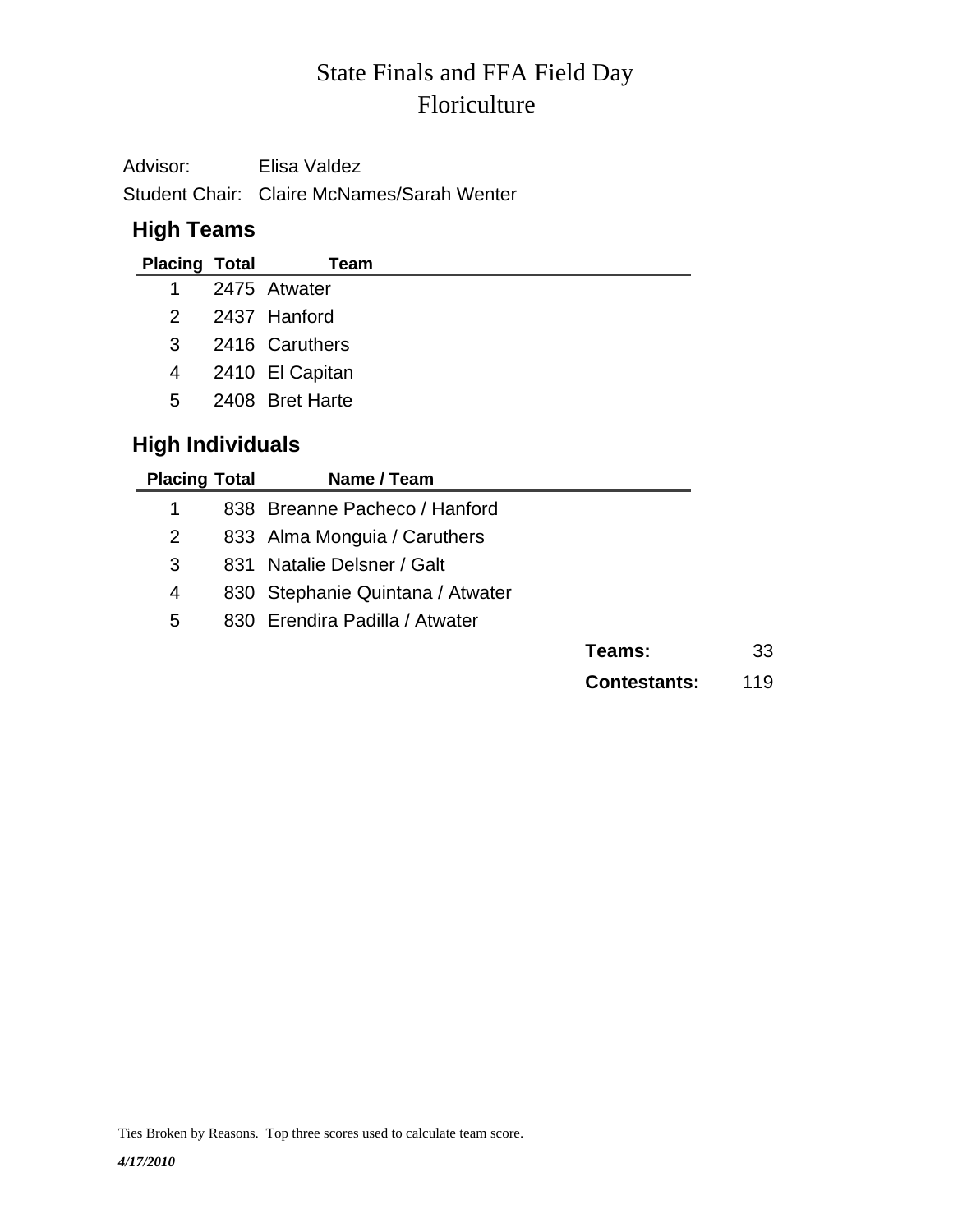#### **Team Results**

|                            | Cut<br>$\mathbf{I}$ | Cut<br>$\mathbf{I}$ | Ш   | Cut Flowerin Foliage<br>Flowers Flowers Flowers g Plants | Plants | Design | Floral Flower | Potted<br>ID Plant ID | Mat ID | Tool Corsage Arrange<br>Const |     | Const Flower | Cut Foliage<br>Plant<br>III Reasons | Tie | Total Place |                |
|----------------------------|---------------------|---------------------|-----|----------------------------------------------------------|--------|--------|---------------|-----------------------|--------|-------------------------------|-----|--------------|-------------------------------------|-----|-------------|----------------|
| Arbuckle Pierce            | 122                 | 136                 | 126 | 147                                                      | 150    | 136    | 108           | 92                    | 180    | 182                           | 202 | 120          | 117                                 | 237 | 1818        | 31             |
| Atwater                    | 126                 | 135                 | 127 | 150                                                      | 150    | 140    | 272           | 284                   | 300    | 263                           | 253 | 132          | 143                                 | 275 | 2475        | $\mathbf{1}$   |
| <b>Bakersfield High Sc</b> | 132                 | 141                 | 135 | 140                                                      | 150    | 130    | 216           | 116                   | 276    | 255                           | 251 | 133          | 106                                 | 239 | 2181        | 19             |
| <b>Bret Harte</b>          | 134                 | 129                 | 138 | 143                                                      | 142    | 136    | 268           | 296                   | 296    | 228                           | 232 | 129          | 137                                 | 266 | 2408        | 5              |
| Caruthers                  | 150                 | 140                 | 135 | 139                                                      | 146    | 142    | 272           | 244                   | 288    | 257                           | 236 | 138          | 129                                 | 267 | 2416        | $\mathbf{3}$   |
| Dinuba                     | 136                 | 145                 | 135 | 141                                                      | 150    | 148    | 228           | 264                   | 284    | 238                           | 204 | 127          | 116                                 | 243 | 2316        | 11             |
| El Capitan                 | 138                 | 145                 | 140 | 143                                                      | 146    | 136    | 264           | 264                   | 296    | 285                           | 191 | 128          | 134                                 | 262 | 2410        | $\overline{4}$ |
| El Diamante- Visalia       | 122                 | 133                 | 140 | 132                                                      | 140    | 134    | 216           | 148                   | 228    | 219                           | 184 | 126          | 121                                 | 247 | 2043        | 26             |
| Escalon                    | 126                 | 145                 | 135 | 144                                                      | 150    | 146    | 220           | 228                   | 284    | 204                           | 216 | 131          | 126                                 | 257 | 2255        | 14             |
| Escondito                  | 118                 | 126                 | 129 | 146                                                      | 146    | 140    | 196           | 116                   | 288    | 178                           | 237 | 123          | 113                                 | 236 | 2056        | 25             |
| Escondito 2                | 38                  | 45                  | 45  | 46                                                       | 50     | 46     | 20            | 16                    | 68     | 73                            | 67  | 42           | 32                                  | 74  | 588         | 33             |
| Eurika                     | 136                 | 148                 | 135 | 144                                                      | 146    | 132    | 232           | 272                   | 192    | 263                           | 239 | 130          | 117                                 | 247 | 2286        | 13             |
| Fallbrook                  | 134                 | 150                 | 135 | 144                                                      | 150    | 144    | 260           | 284                   | 296    | 200                           | 193 | 127          | 130                                 | 257 | 2347        | 6              |
| Firebaugh                  | 136                 | 131                 | 137 | 121                                                      | 140    | 142    | 180           | 204                   | 276    | 222                           | 195 | 128          | 129                                 | 257 | 2141        | 22             |
| <b>Fresno Central Wes</b>  | 132                 | 140                 | 140 | 147                                                      | 142    | 142    | 224           | 268                   | 284    | 229                           | 234 | 132          | 122                                 | 254 | 2336        | 8              |
| Galt                       | 136                 | 148                 | 140 | 144                                                      | 150    | 140    | 260           | 280                   | 292    | 204                           | 185 | 132          | 131                                 | 263 | 2342        | $\overline{7}$ |
| <b>Grace M Davis</b>       | 136                 | 140                 | 127 | 143                                                      | 146    | 142    | 208           | 204                   | 288    | 171                           | 186 | 126          | 111                                 | 237 | 2128        | 23             |
| Hanford                    | 146                 | 146                 | 133 | 137                                                      | 150    | 146    | 284           | 280                   | 276    | 207                           | 251 | 140          | 141                                 | 281 | 2437        | $\overline{2}$ |
| Johansen                   | 126                 | 129                 | 125 | 144                                                      | 142    | 138    | 172           | 144                   | 264    | 253                           | 192 | 122          | 109                                 | 231 | 2060        | 24             |
| Lathrop                    | 136                 | 145                 | 133 | 147                                                      | 150    | 140    | 216           | 192                   | 296    | 211                           | 207 | 123          | 118                                 | 241 | 2214        | 16             |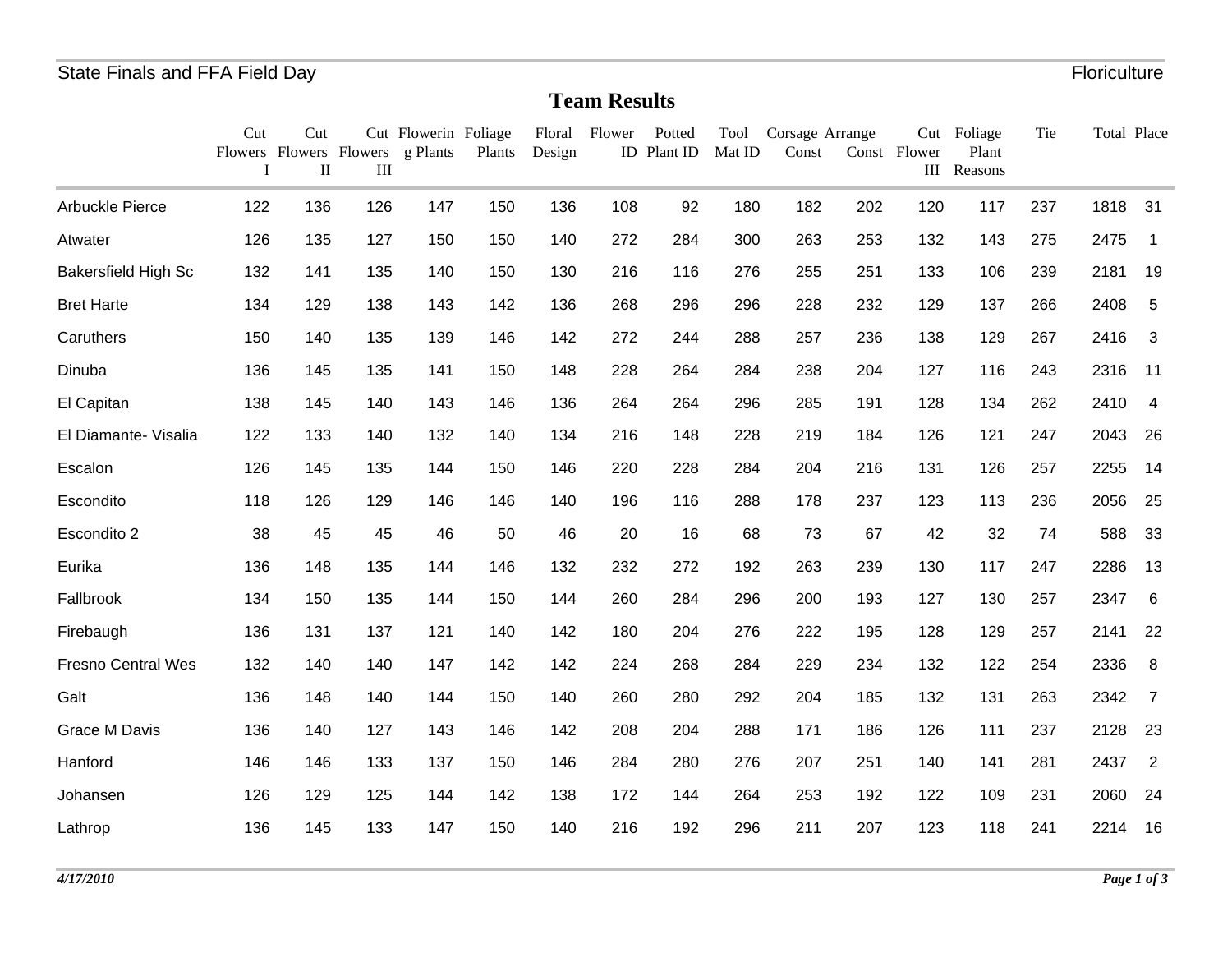#### **Team Results**

|                        | Cut | Cut<br>П | Ш   | Cut Flowerin Foliage<br>Flowers Flowers g Plants | Plants | Floral<br>Design | Flower | Potted<br>ID Plant ID | Tool<br>Mat ID | Corsage Arrange<br>Const | Const | Cut<br>Flower<br>Ш | Foliage<br>Plant<br>Reasons | Tie | Total Place |     |
|------------------------|-----|----------|-----|--------------------------------------------------|--------|------------------|--------|-----------------------|----------------|--------------------------|-------|--------------------|-----------------------------|-----|-------------|-----|
| Lodi                   | 120 | 137      | 135 | 144                                              | 150    | 142              | 232    | 264                   | 288            | 215                      | 219   | 137                | 126                         | 263 | 2309        | 12  |
| Los Molinos            | 126 | 135      | 135 | 147                                              | 142    | 146              | 200    | 200                   | 252            | 194                      | 225   | 127                | 119                         | 246 | 2148        | 20  |
| Madera                 | 132 | 145      | 135 | 140                                              | 138    | 142              | 256    | 272                   | 288            | 233                      | 178   | 142                | 124                         | 266 | 2325        | 10  |
| Merced                 | 130 | 136      | 132 | 128                                              | 146    | 148              | 220    | 220                   | 284            | 237                      | 188   | 124                | 119                         | 243 | 2212        | 17  |
| Mira Loma- Jurupa      | 130 | 135      | 135 | 140                                              | 144    | 106              | 236    | 252                   | 296            | 193                      | 233   | 131                | 122                         | 253 | 2253        | 15  |
| Modesto                | 128 | 150      | 135 | 128                                              | 142    | 130              | 252    | 252                   | 280            | 250                      | 115   | 131                | 116                         | 247 | 2209        | 18  |
| <b>Oneals-Minarets</b> | 138 | 117      | 130 | 147                                              | 146    | 114              | 88     | 104                   | 224            | 214                      | 176   | 122                | 116                         | 238 | 1836        | 30  |
| Paso Robles            | 128 | 102      | 135 | 135                                              | 140    | 140              | 208    | 152                   | 216            | 146                      | 225   | 125                | 128                         | 253 | 1980        | 28  |
| Pitman-Turlock         | 138 | 135      | 145 | 133                                              | 146    | 146              | 244    | 260                   | 292            | 245                      | 203   | 128                | 119                         | 247 | 2334        | -9  |
| Santa Rosa             | 120 | 145      | 129 | 148                                              | 150    | 148              | 212    | 148                   | 288            | 257                      | 174   | 121                | 102                         | 223 | 2142        | -21 |
| St. Helena             | 114 | 133      | 129 | 140                                              | 144    | 146              | 168    | 136                   | 252            | 207                      | 218   | 120                | 99                          | 219 | 2006        | 27  |
| Tulare                 | 72  | 126      | 123 | 143                                              | 146    | 132              | 168    | 204                   | 252            | 185                      | 185   | 125                | 114                         | 239 | 1975        | 29  |
| <b>Warner Springs</b>  | 130 | 103      | 117 | 147                                              | 146    | 146              | 116    | 68                    | 224            | 237                      | 114   | 127                | 117                         | 244 | 1792        | 32  |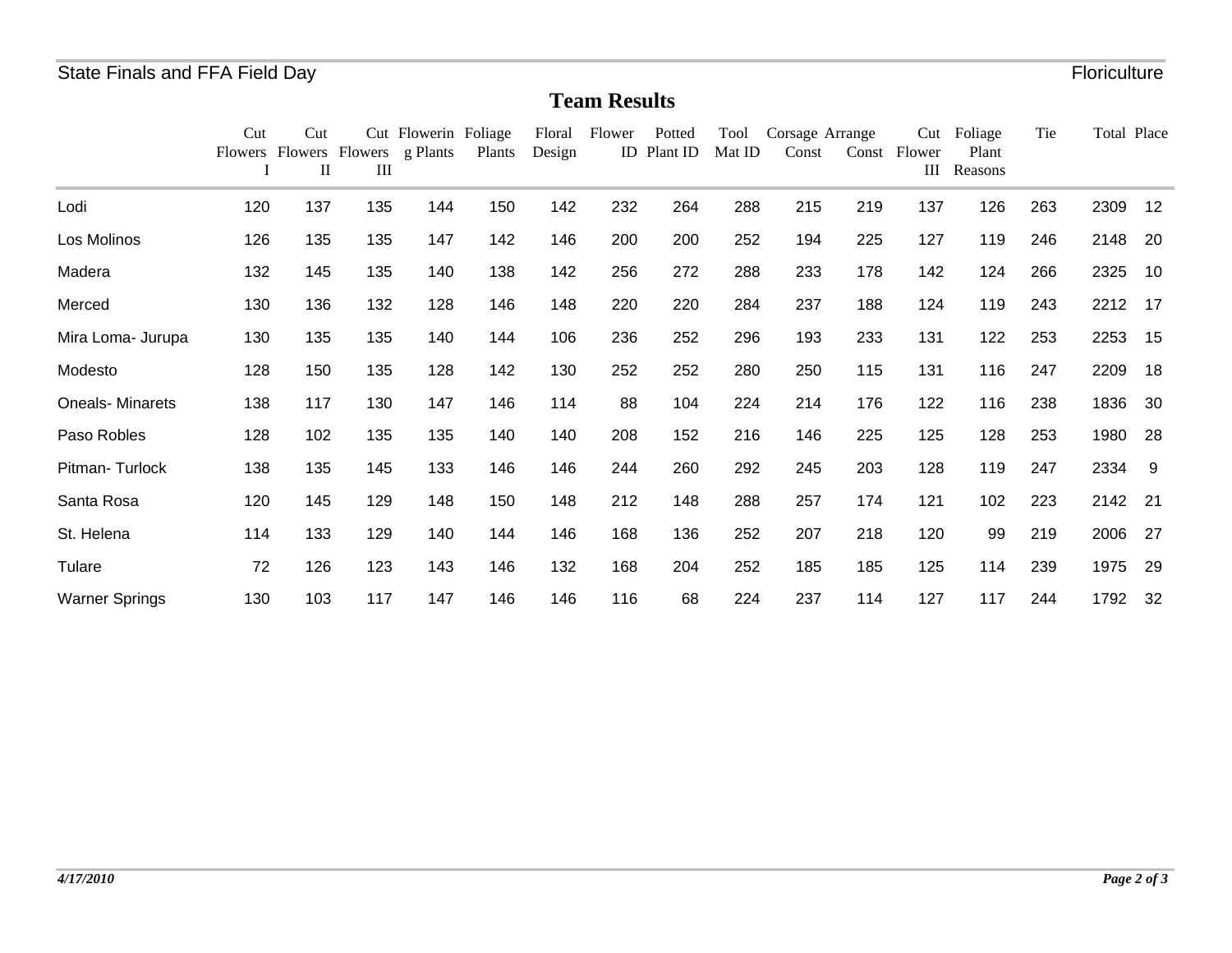### **Team Results**

Tie Total Place Cut Flowers Flowers Flowers g Plants Plants Design ICut IICut Flowerin Foliage III Floral Flower Potted ID Plant ID Mat ID Const Const Flower Tool Corsage Arrange Cut Foliage III Reasons Plant

Ties Broken by Reasons. Top three scores used to calculate team score.

| <b>Class</b>              | Max Score Official Cut 1 Cut 2 Cut 3 |      |   |   |   |
|---------------------------|--------------------------------------|------|---|---|---|
| 01 Cut Flowers I          | 50                                   | 2431 | 2 | 4 | 6 |
| 02 Cut Flowers II         | 50                                   | 3214 | 2 | 4 | 5 |
| 03 Cut Flowers III        | 50                                   | 4321 | 2 | 3 | 5 |
| 04 Flowering Plants       | 50                                   | 3412 | 3 | 2 | 4 |
| 05 Foliage Plants         | 50                                   | 1432 | 4 | 4 | 6 |
| 06 Floral Design          | 50                                   | 2341 | 4 | 2 | 4 |
| 07 Flower ID              | 100                                  |      |   |   |   |
| 08 Potted Plant ID        | 100                                  |      |   |   |   |
| 09 Tool & Mat ID          | 100                                  |      |   |   |   |
| 10 Corsage Const          | 100                                  |      |   |   |   |
| 11 Arrange Const          | 100                                  |      |   |   |   |
| 12 Cut Flower III Reasons | 50                                   |      |   |   |   |
| 13 Foliage Plant Reasons  | 50                                   |      |   |   |   |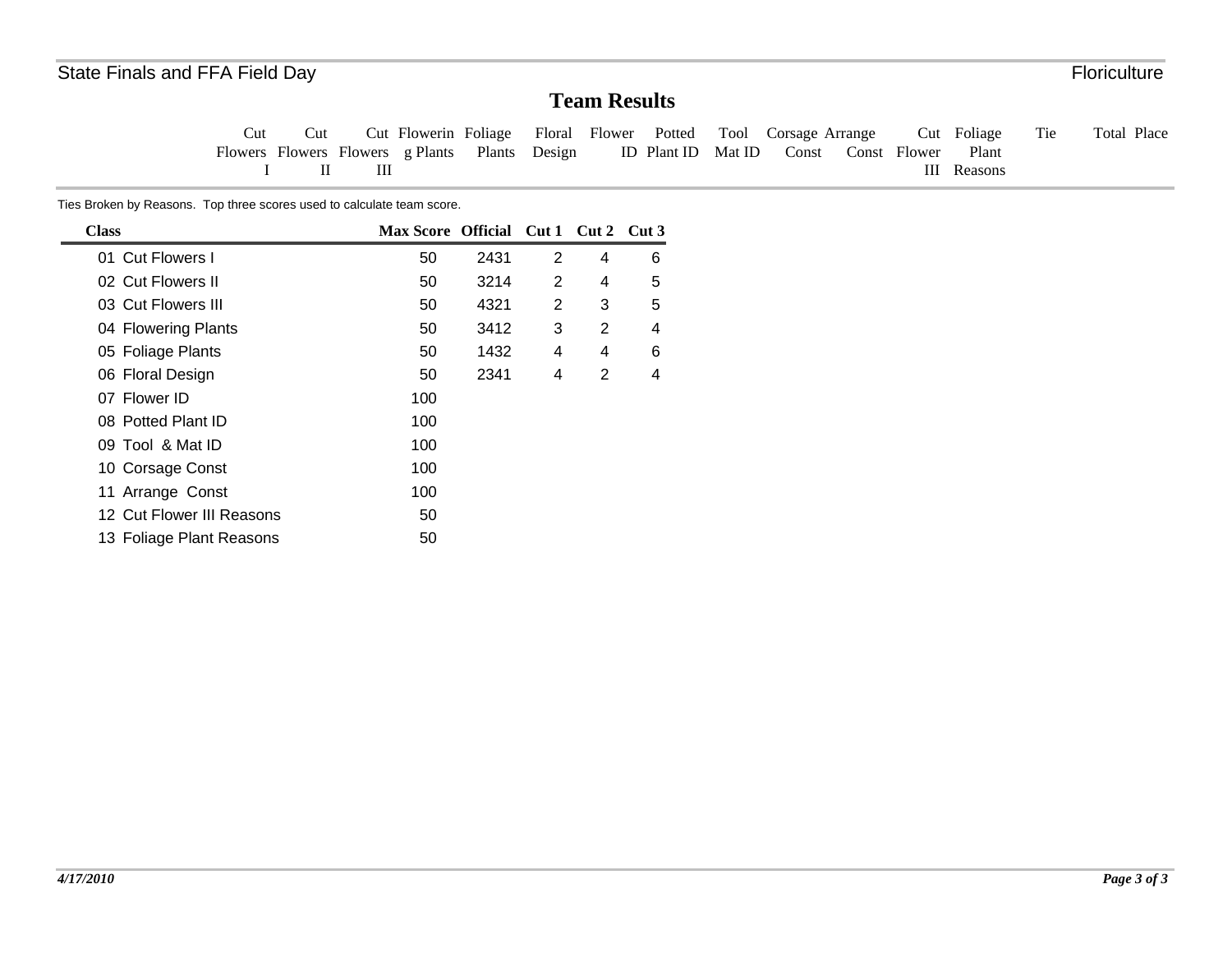|                                | Cut<br>I | Cut<br>Flowers Flowers Flowers<br>$\rm II$ | Cut<br>III | Flowerin Foliage<br>g Plants | Plants | Floral<br>Design | Flower<br>ID | Potted<br>Plant ID | Tool<br>Mat ID | Const | Corsage Arrange<br>Const | Cut<br>Flower<br>$\rm III$ | Foliage<br>Plant<br>Reasons | Tie | Total     | Place          |
|--------------------------------|----------|--------------------------------------------|------------|------------------------------|--------|------------------|--------------|--------------------|----------------|-------|--------------------------|----------------------------|-----------------------------|-----|-----------|----------------|
| <b>Arbuckle Pierce</b>         |          |                                            |            |                              |        |                  |              |                    |                |       |                          |                            |                             |     | 1818      | 31             |
|                                |          |                                            |            |                              |        |                  |              |                    |                |       |                          |                            |                             | 0   |           |                |
| Ana Amaro                      | 30       | 46                                         | 39         | 47                           | 50     | 48               | 40           | 40                 | 48             | 55    | 69                       | 38                         | 38                          | 76  | 588*      | 111            |
| <b>Gaby Ramirez</b>            | 50       | 45                                         | 45         | 50                           | 50     | 38               | 44           | 40                 | 76             | 65    | 65                       | 46                         | 41                          | 87  | 655       | 95             |
| Joana Salud                    | 42       | 45                                         | 42         | 50                           | 50     | 50               | 24           | 12                 | 56             | 62    | 68                       | 36                         | 38                          | 74  | 575 * 114 |                |
| <b>Atwater</b>                 |          |                                            |            |                              |        |                  |              |                    |                |       |                          |                            |                             |     | 2475      | $\mathbf{1}$   |
| Erendira Padilla               | 42       | 45                                         | 45         | 50                           | 50     | 42               | 92           | 96                 | 100            | 90    | 87                       | 45                         | 46                          | 91  | 830*      | 5              |
| Gilberto Garcia                | 36       | 45                                         | 45         | 50                           | 50     | 48               | 84           | 92                 | 100            | 92    | 83                       | 43                         | 47                          | 90  | 815*      | 11             |
| Stefani Dias                   | 48       | 50                                         | 45         | 43                           | 50     | 46               | 72           | 100                | 100            | 92    | 52                       | 47                         | 46                          | 93  | 791       | 24             |
| Stephanie Quintana             | 48       | 45                                         | 37         | 50                           | 50     | 50               | 96           | 96                 | 100            | 81    | 83                       | 44                         | 50                          | 94  | 830*      | $\overline{4}$ |
| <b>Bakersfield High School</b> |          |                                            |            |                              |        |                  |              |                    |                |       |                          |                            |                             |     | 2181      | <u>19</u>      |
| Acalia Perez                   | 38       | 46                                         | 45         | 47                           | 50     | 48               | 80           | 32                 | 92             | 83    | 79                       | 42                         | 29                          | 71  | 711       | 74             |
| Jacqueline Medrano             | 46       | 50                                         | 34         | 42                           | 50     | 46               | 36           | 36                 | 48             | 65    | 51                       | 40                         | 44                          | 84  | 588       | 110            |
| Margarita Rivera               | 48       | 45                                         | 45         | 46                           | 50     | 50               | 80           | 60                 | 100            | 95    | 76                       | 44                         | 40                          | 84  | 779       | 31             |
| Mary Ortiz                     | 46       | 50                                         | 45         | 47                           | 50     | 32               | 56           | 24                 | 84             | 77    | 96                       | 47                         | 37                          | 84  | 691       | $* 85$         |
| <b>Bret Harte</b>              |          |                                            |            |                              |        |                  |              |                    |                |       |                          |                            |                             |     | 2408      | $\overline{5}$ |
| Amie French                    | 42       | 45                                         | 45         | 47                           | 50     | 32               | 76           | 76                 | 88             | 60    | 82                       | 47                         | 49                          | 96  | 739       | 52             |
| Chelsey Hukkanen               | 48       | 45                                         | 45         | 47                           | 46     | 48               | 92           | 100                | 100            | 70    | 84                       | 44                         | 47                          | 91  | 816*      | 9              |
| Danielle Kumanchik             | 38       | 48                                         | 50         | 48                           | 46     | 38               | 96           | 96                 | 96             | 65    | 85                       | 42                         | 46                          | 88  | 794*      | 20             |
| <b>Heather Kurkenall</b>       | 48       | 36                                         | 43         | 48                           | 50     | 50               | 80           | 100                | 100            | 93    | 63                       | 43                         | 44                          | 87  | 798* 16   |                |
| <b>Caruthers</b>               |          |                                            |            |                              |        |                  |              |                    |                |       |                          |                            |                             |     | 2416      | $\overline{3}$ |
| Alma Monguia                   | 50       | 50                                         | 45         | 42                           | 50     | 42               | 88           | 100                | 100            | 90    | 78                       | 50                         | 48                          | 98  | 833*      | $\overline{2}$ |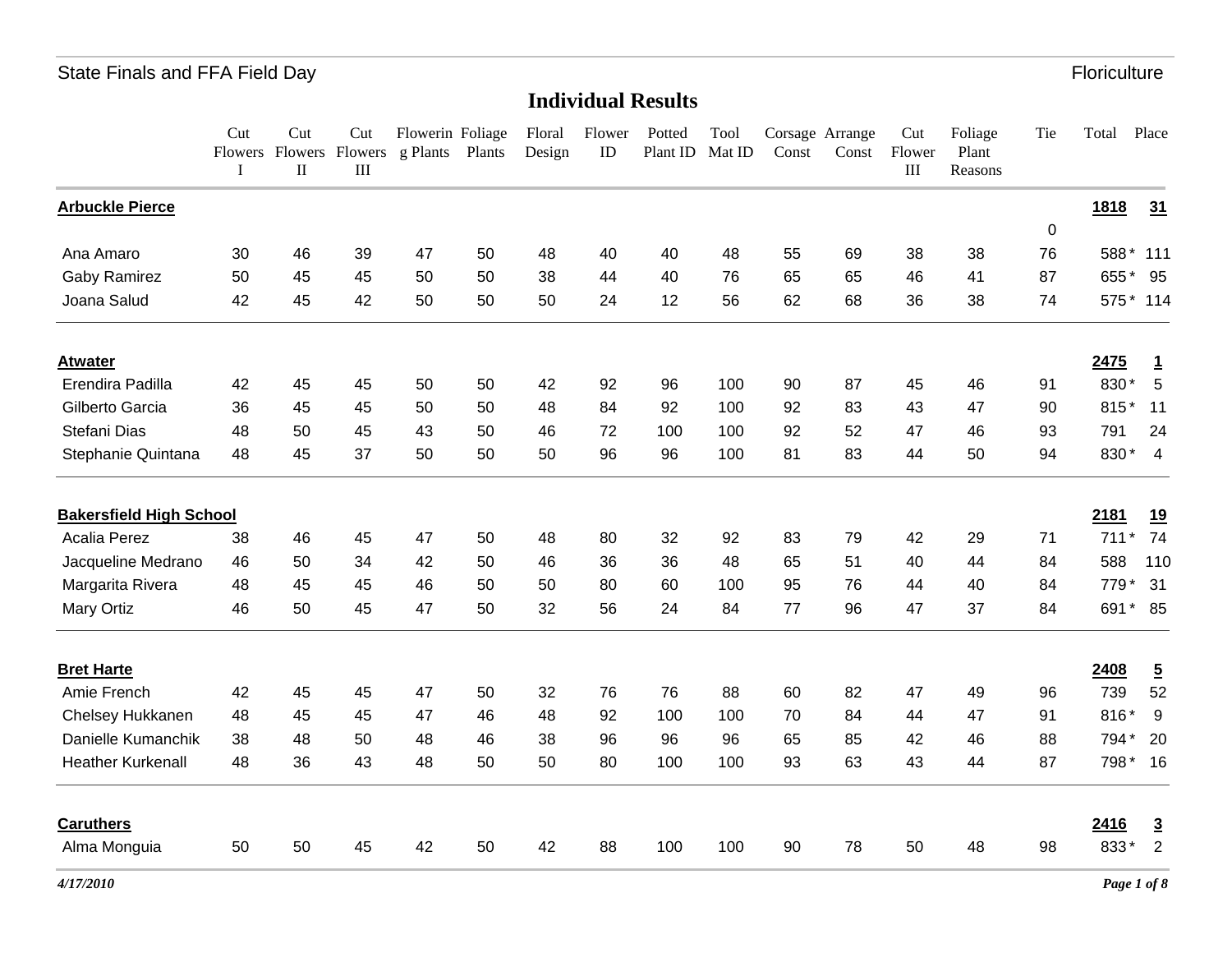|                             | Cut<br>$\bf{I}$ | Cut<br>$\rm II$ | Cut<br>Flowers Flowers Flowers<br>III | Flowerin Foliage<br>g Plants | Plants | Floral<br>Design | Flower<br>ID | Potted<br>Plant ID | Tool<br>Mat ID | Const | Corsage Arrange<br>Const | Cut<br>Flower<br>$\mathop{\rm III}$ | Foliage<br>Plant<br>Reasons | Tie | Total          | Place          |
|-----------------------------|-----------------|-----------------|---------------------------------------|------------------------------|--------|------------------|--------------|--------------------|----------------|-------|--------------------------|-------------------------------------|-----------------------------|-----|----------------|----------------|
| Chellsea Pewey              | 50              | 45              | 45                                    | 50                           | 50     | 50               | 92           | 72                 | 92             | 77    | 77                       | 40                                  | 41                          | 81  | 781<br>$\star$ | 29             |
| <b>Manveer Purewal</b>      | 50              | 45              | 45                                    | 47                           | 46     | 50               | 92           | 72                 | 96             | 90    | 81                       | 48                                  | 40                          | 88  | 802            | 14             |
| Rosemary Meza               | 42              | 36              | 45                                    | 34                           | 46     | 50               | 84           | 96                 | 100            | 69    | 77                       | 47                                  | 45                          | 92  | 771            | 39             |
| <b>Dinuba</b>               |                 |                 |                                       |                              |        |                  |              |                    |                |       |                          |                                     |                             |     | 2316           | <u>11</u>      |
| Amie Dean                   | 50              | 45              | 45                                    | 47                           | 50     | 50               | 88           | 96                 | 100            | 74    | 96                       | 47                                  | 42                          | 89  | 830*           | $6\phantom{1}$ |
| Lleana Gonzalez             | 48              | 50              | 45                                    | 47                           | 50     | 50               | 84           | 84                 | 84             | 82    | 56                       | 40                                  | 42                          | 82  | 762*           | 42             |
| Valerie Sanchez             | 38              | 50              | 45                                    | 47                           | 50     | 48               | 56           | 84                 | 100            | 82    | 52                       | 40                                  | 32                          | 72  | $724*$         | 65             |
| <b>El Capitan</b>           |                 |                 |                                       |                              |        |                  |              |                    |                |       |                          |                                     |                             |     | 2410           | 4              |
| Cheyenne Shy                | 48              | 50              | 50                                    | 47                           | 46     | 48               | 84           | 92                 | 100            | 95    | 61                       | 38                                  | 42                          | 80  | 801            | 15             |
| <b>Emily Cary</b>           | 48              | 50              | 45                                    | 50                           | 50     | 48               | 96           | 100                | 96             | 93    | 49                       | 48                                  | 47                          | 95  | 820            | 8              |
| Kaylyn LaValle              | 38              | 50              | 45                                    | 46                           | 50     | 28               | 80           | 96                 | 100            | 87    | 78                       | 40                                  | 39                          | 79  | 777            | 34             |
| Mega Herrera                | 42              | 45              | 45                                    | 46                           | 50     | 40               | 84           | 72                 | 100            | 97    | 81                       | 42                                  | 45                          | 87  | 789*           | 25             |
| <b>El Diamante- Visalia</b> |                 |                 |                                       |                              |        |                  |              |                    |                |       |                          |                                     |                             |     | 2043           | 26             |
| <b>Karlee Hare</b>          | 48              | 45              | 45                                    | 48                           | 50     | 50               | 36           | 44                 | 60             | 55    | 46                       | 43                                  | 38                          | 81  | 608            | 104            |
| Mayra Luna                  | 50              | 45              | 45                                    | 43                           | 40     | 48               | 80           | 48                 | 64             | 68    | 68                       | 42                                  | 37                          | 79  | 678*           | 87             |
| Mikelyn Oehlert             | 30              | 43              | 45                                    | 47                           | 50     | 40               | 60           | 52                 | 84             | 70    | 58                       | 42                                  | 39                          | 81  | 660            | 93             |
| Paula Rambonga              | 42              | 45              | 50                                    | 42                           | 50     | 46               | 76           | 48                 | 80             | 81    | 58                       | 42                                  | 45                          | 87  | 705*           | 77             |
| <b>Escalon</b>              |                 |                 |                                       |                              |        |                  |              |                    |                |       |                          |                                     |                             |     | 2255           | <u>14</u>      |
| Arissa Chunn                | 38              | 50              | 45                                    | 50                           | 50     | 50               | 68           | 64                 | 92             | 70    | 78                       | 43                                  | 40                          | 83  | 738            | 54             |
| Jacquelyn Withrow           | 42              | 50              | 45                                    | 47                           | 50     | 48               | 76           | 76                 | 96             | 74    | 84                       | 45                                  | 45                          | 90  | 778*           | 32             |
| Stephanie Brasil            | 46              | 45              | 45                                    | 47                           | 50     | 48               | 76           | 88                 | 96             | 60    | 54                       | 43                                  | 41                          | 84  | 739*           | 53             |
| Stephanie Moore             | 38              | 45              | 45                                    | 47                           | 50     | 42               | 80           | 40                 | 100            | 79    | 71                       | 42                                  | 41                          | 83  | 720            | 70             |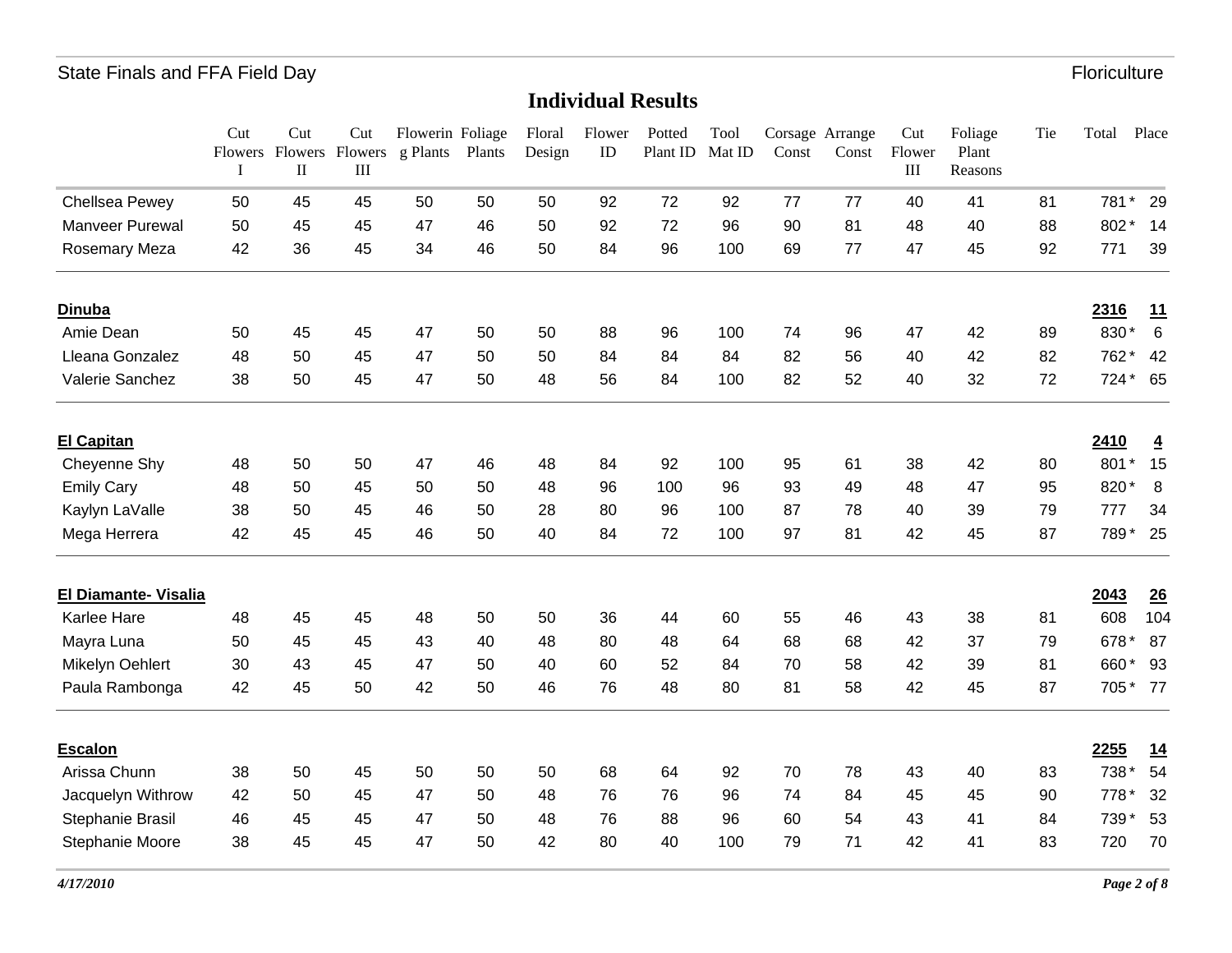**Individual Results**

|                        | Cut<br>I | Cut<br>$\rm II$ | Cut<br>$\rm III$ | Flowerin Foliage<br>Flowers Flowers Flowers g Plants Plants |    | Floral<br>Design | Flower<br>ID | Potted<br>Plant ID | Tool<br>Mat ID | Const | Corsage Arrange<br>Const | Cut<br>Flower<br>$\rm III$ | Foliage<br>Plant<br>Reasons | Tie | Total | Place           |
|------------------------|----------|-----------------|------------------|-------------------------------------------------------------|----|------------------|--------------|--------------------|----------------|-------|--------------------------|----------------------------|-----------------------------|-----|-------|-----------------|
| <b>Escondito 2</b>     |          |                 |                  |                                                             |    |                  |              |                    |                |       |                          |                            |                             |     | 588   | 33              |
| Sena Trusley           | 38       | 45              | 45               | 46                                                          | 50 | 46               | 20           | 16                 | 68             | 73    | 67                       | 42                         | 32                          | 74  | 588*  | 112             |
| <b>Escondito</b>       |          |                 |                  |                                                             |    |                  |              |                    |                |       |                          |                            |                             |     | 2056  | 25              |
| Ciaro Murillo          | 30       | 36              | 45               | 50                                                          | 46 | 50               | 44           | 24                 | 92             | 88    | 71                       | 48                         | 40                          | 88  | 664*  | 90              |
| <b>Danielle Morris</b> | 38       | 45              | 39               | 50                                                          | 50 | 40               | 68           | 24                 | 100            | 45    | 78                       | 35                         | 35                          | 70  | 647*  | 98              |
| Jenna Schmitt          | 50       | 45              | 45               | 46                                                          | 50 | 50               | 84           | 68                 | 96             | 45    | 88                       | 40                         | 38                          | 78  | 745*  | 50              |
| Nicole Alderman        | 38       | 50              | 50               | 43                                                          | 46 | 42               | 44           | 24                 | 76             | 58    | 69                       | 42                         | 41                          | 83  | 623   | 103             |
| Eurika                 |          |                 |                  |                                                             |    |                  |              |                    |                |       |                          |                            |                             |     | 2286  | 13              |
| Julie Grant            | 48       | 48              | 45               | 47                                                          | 46 | 42               | 84           | 92                 | 100            | 92    | 94                       | 48                         | 36                          | 84  | 822*  | $\overline{7}$  |
| Monique Cox-Lovel      | 40       | 50              | 45               | 42                                                          | 46 | 42               | 48           | 40                 | 80             | 89    | 80                       | 36                         | 32                          | 68  | 670   | 88              |
| Natalie Grant          | 38       | 50              | 45               | 47                                                          | 50 | 42               | 72           | 92                 | 92             | 83    | 71                       | 40                         | 38                          | 78  | 760   | 45              |
| Nicole Chamberlain     | 50       | 50              | 45               | 50                                                          | 50 | 48               | 76           | 88                 | 0              | 88    | 74                       | 42                         | 43                          | 85  |       | 704* 79         |
| <b>Fallbrook</b>       |          |                 |                  |                                                             |    |                  |              |                    |                |       |                          |                            |                             |     | 2347  | $\underline{6}$ |
| Adriana Ochoa          | 42       | 50              | 45               | 50                                                          | 50 | 48               | 88           | 96                 | 100            | 70    | 60                       | 43                         | 46                          | 89  | 788*  | 26              |
| <b>Ebert Morales</b>   | 50       | 50              | 45               | 47                                                          | 50 | 46               | 80           | 88                 | 96             | 65    | 65                       | 41                         | 43                          | 84  | 766*  | 40              |
| Jeanette Pun           | 42       | 50              | 45               | 47                                                          | 50 | 50               | 92           | 100                | 100            | 65    | 68                       | 43                         | 41                          | 84  | 793*  | 21              |
| Marianna Jimenez       | 30       | 45              | 45               | 50                                                          | 50 | 38               | 36           | 36                 | 76             | 50    | 57                       | 41                         | 36                          | 77  | 590   | 109             |
| <b>Firebaugh</b>       |          |                 |                  |                                                             |    |                  |              |                    |                |       |                          |                            |                             |     | 2141  | 22              |
| Irene Guerrero         | 50       | 36              | 50               | 31                                                          | 44 | 46               | 84           | 72                 | 100            | 76    | 82                       | 44                         | 46                          | 90  | 761   | 43              |
| Kenia Chicas           | 48       | 45              | 37               | 47                                                          | 50 | 48               | 40           | 52                 | 96             | 60    | 35                       | 42                         | 43                          | 85  | 643*  | 100             |
| Lety Luguin            | 38       | 50              | 50               | 43                                                          | 46 | 48               | 56           | 80                 | 80             | 86    | 78                       | 42                         | 40                          | 82  | 737*  | 56              |

*4/17/2010*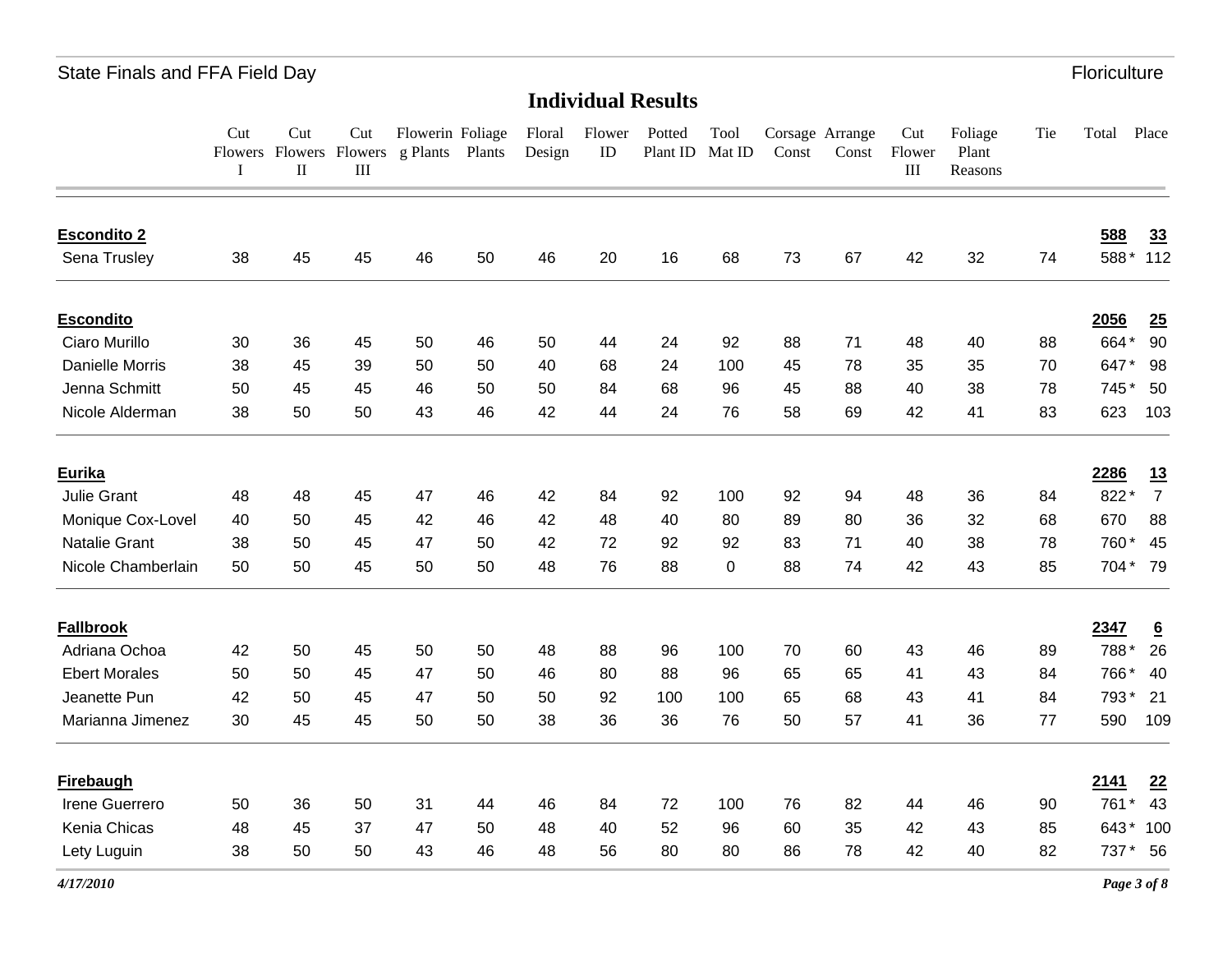|                            | Cut<br>Flowers<br>I | Cut<br>$\rm II$ | Cut<br>Flowers Flowers<br>III | Flowerin Foliage<br>g Plants | Plants | Floral<br>Design | Flower<br>ID | Potted<br>Plant ID | Tool<br>Mat ID | $\mathop{\mathsf{Const}}$ | Corsage Arrange<br>Const | Cut<br>Flower<br>$\rm III$ | Foliage<br>Plant<br>Reasons | Tie | Total       | Place                   |
|----------------------------|---------------------|-----------------|-------------------------------|------------------------------|--------|------------------|--------------|--------------------|----------------|---------------------------|--------------------------|----------------------------|-----------------------------|-----|-------------|-------------------------|
| Yuriana Agular             | 38                  | 43              | 34                            | 28                           | 46     | 50               | 44           | 52                 | 84             | 46                        | 50                       | 43                         | 39                          | 82  | 597         | 106                     |
| <b>Fresno Central West</b> |                     |                 |                               |                              |        |                  |              |                    |                |                           |                          |                            |                             |     | 2336        | $\underline{8}$         |
| <b>Berenice Garcia</b>     | 48                  | 45              | 50                            | 47                           | 50     | 48               | 68           | 84                 | 96             | 65                        | 81                       | 41                         | 32                          | 73  | 755*        | 46                      |
| James Ramos                | 42                  | 45              | 45                            | 50                           | 46     | 46               | 72           | 88                 | 88             | 98                        | 71                       | 43                         | 44                          | 87  | 778*        | 33                      |
| Sergio Molina              | 42                  | 50              | 45                            | 50                           | 46     | 48               | 84           | 96                 | 100            | 66                        | 82                       | 48                         | 46                          | 94  | 803*        | 13                      |
| Xia Vue                    | 48                  | 45              | 43                            | 50                           | 50     | 50               | 56           | 76                 | 100            | 66                        | 67                       | 39                         | 35                          | 74  | 725         | 64                      |
| Galt                       |                     |                 |                               |                              |        |                  |              |                    |                |                           |                          |                            |                             |     | 2342        | $\mathbf{Z}$            |
| Hannah Garrett             | 48                  | 50              | 45                            | 47                           | 50     | 46               | 92           | 96                 | 100            | 80                        | 47                       | 49                         | 45                          | 94  | 795*        | 18                      |
| Kylie Tateishi             | 38                  | 48              | 50                            | 50                           | 50     | 46               | 72           | 84                 | 100            | 40                        | 58                       | 40                         | 40                          | 80  | 716*        | 72                      |
| Natalie Delsner            | 50                  | 50              | 45                            | 47                           | 50     | 48               | 96           | 100                | 92             | 84                        | 80                       | 43                         | 46                          | 89  | 831*        | $\mathbf{3}$            |
| <b>Grace M Davis</b>       |                     |                 |                               |                              |        |                  |              |                    |                |                           |                          |                            |                             |     | 2128        | 23                      |
| <b>Briana Watkins</b>      | 50                  | 45              | 45                            | 46                           | 50     | 46               | 72           | 52                 | 96             | 64                        | 64                       | 43                         | 30                          | 73  | 703*        | 81                      |
| Erin Davis                 | 38                  | 45              | 37                            | 47                           | 50     | 46               | 76           | 76                 | 96             | 50                        | 59                       | 41                         | 43                          | 84  | 704*        | 80                      |
| Lakishia Martin            | 48                  | 50              | 45                            | 50                           | 46     | 50               | 60           | 76                 | 96             | 57                        | 63                       | 42                         | 38                          | 80  | 721         | $*$ 68                  |
| Hanford                    |                     |                 |                               |                              |        |                  |              |                    |                |                           |                          |                            |                             |     | 2437        | $\overline{\mathbf{2}}$ |
| <b>Breanne Pacheco</b>     | 50                  | 50              | 45                            | 40                           | 50     | 48               | 96           | 96                 | 100            | 82                        | 90                       | 45                         | 46                          | 91  | 838*        | $\mathbf{1}$            |
| Kristen Moran              | 48                  | 46              | 43                            | 50                           | 50     | 50               | 96           | 84                 | 88             | 60                        | 80                       | 47                         | 49                          | 96  | 791         | 23                      |
| Marlena Maciel             | 48                  | 50              | 45                            | 47                           | 50     | 48               | 92           | 100                | 88             | 65                        | 81                       | 48                         | 46                          | 94  | 808*        | 12                      |
| Megan Dias                 | 38                  | 45              | 50                            | 50                           | 50     | 48               | 80           | 76                 | 96             | 75                        | 64                       | 44                         | 48                          | 92  | 764         | 41                      |
| Johansen                   |                     |                 |                               |                              |        |                  |              |                    |                |                           |                          |                            |                             |     | 2060        | 24                      |
| Julia Garcia               | 38                  | 36              | 37                            | 47                           | 46     | 50               | 48           | 28                 | 76             | 92                        | 74                       | 41                         | 37                          | 78  | 650*        | 96                      |
| 4/17/2010                  |                     |                 |                               |                              |        |                  |              |                    |                |                           |                          |                            |                             |     | Page 4 of 8 |                         |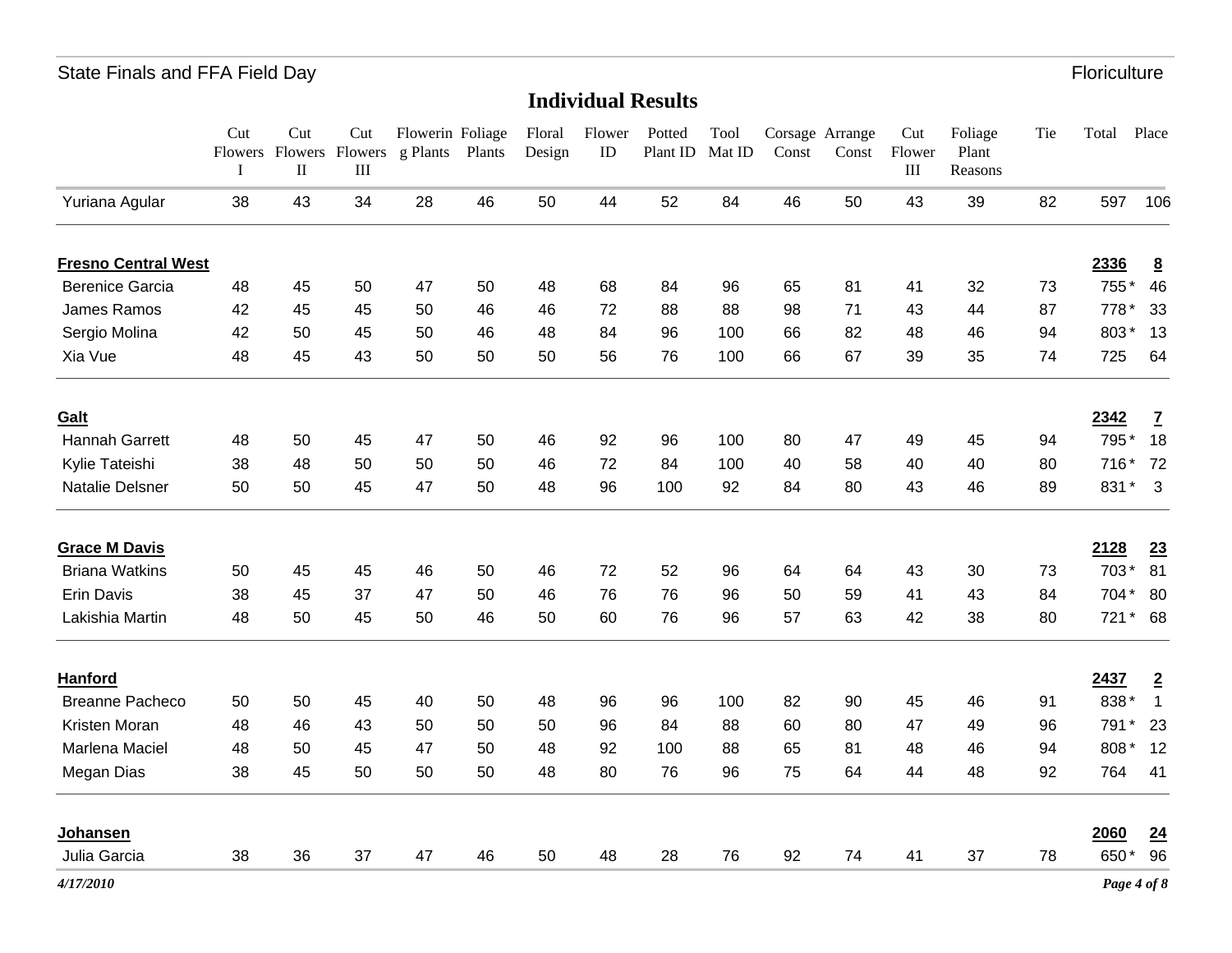#### **Individual Results**

|                        | Cut<br>I | Cut<br>$\rm II$ | Cut<br>Flowers Flowers Flowers<br>$\mathop{\rm III}$ | Flowerin Foliage<br>g Plants Plants |    | Floral<br>Design | Flower<br>ID | Potted<br>Plant ID | Tool<br>Mat ID | Const | Corsage Arrange<br>Const | Cut<br>Flower<br>$\rm III$ | Foliage<br>Plant<br>Reasons | Tie | Total  | Place     |
|------------------------|----------|-----------------|------------------------------------------------------|-------------------------------------|----|------------------|--------------|--------------------|----------------|-------|--------------------------|----------------------------|-----------------------------|-----|--------|-----------|
| Marcie Bogan           | 50       | 45              | 45                                                   | 47                                  | 46 | 40               | 64           | 68                 | 88             | 84    | 54                       | 44                         | 40                          | 84  | $715*$ | 73        |
| Paige VanEtten         | 38       | 48              | 43                                                   | 50                                  | 50 | 48               | 60           | 48                 | 100            | 77    | 64                       | 37                         | 32                          | 69  | 695*   | 83        |
| Lathrop                |          |                 |                                                      |                                     |    |                  |              |                    |                |       |                          |                            |                             |     | 2214   | <u>16</u> |
| <b>Becky Guetrrez</b>  | 50       | 50              | 45                                                   | 47                                  | 50 | 42               | 88           | 80                 | 96             | 60    | 68                       | 39                         | 39                          | 78  | 754*   | 47        |
| <b>Carmen Martinez</b> | 38       | 45              | 45                                                   | 50                                  | 50 | 50               | 64           | 64                 | 100            | 65    | 73                       | 42                         | 40                          | 82  | 726*   | 63        |
| Janet Ramirez          | 48       | 50              | 43                                                   | 50                                  | 50 | 48               | 64           | 48                 | 100            | 86    | 66                       | 42                         | 39                          | 81  | 734*   | 57        |
| Lodi                   |          |                 |                                                      |                                     |    |                  |              |                    |                |       |                          |                            |                             |     | 2309   | 12        |
| Amanda Crusos          | 40       | 46              | 45                                                   | 47                                  | 50 | 42               | 60           | 76                 | 96             | 83    | 70                       | 42                         | 40                          | 82  | 737*   | 55        |
| <b>Courtney Miller</b> | 38       | 46              | 45                                                   | 50                                  | 50 | 50               | 88           | 96                 | 96             | 70    | 65                       | 45                         | 41                          | 86  | 780*   | 30        |
| Jessica Stanley        | 42       | 45              | 45                                                   | 47                                  | 50 | 50               | 84           | 92                 | 96             | 62    | 84                       | 50                         | 45                          | 95  | 792*   | 22        |
| Kendra Thomason        | 44       | 46              | 45                                                   | 47                                  | 50 | 48               | 56           | 56                 | 100            | 82    | 73                       | 42                         | 41                          | 83  | 730    | 61        |
| <b>Los Molinos</b>     |          |                 |                                                      |                                     |    |                  |              |                    |                |       |                          |                            |                             |     | 2148   | 20        |
| Claudia Pena           | 48       | 45              | 45                                                   | 50                                  | 46 | 50               | 80           | 92                 | 92             | 55    | 84                       | 41                         | 44                          | 85  | 772*   | 37        |
| Francis Ocampo         | 40       | 45              | 45                                                   | 50                                  | 50 | 48               | 64           | 56                 | 80             | 68    | 82                       | 43                         | 39                          | 82  | 710*   | 75        |
| Lilia Langarica        | 50       | 43              | 45                                                   | 47                                  | 50 | 48               | 60           | 28                 | 76             | 45    | 65                       | 41                         | 35                          | 76  | 633    | 101       |
| <b>Teresa Avaios</b>   | 38       | 45              | 45                                                   | 47                                  | 46 | 48               | 56           | 52                 | 80             | 71    | 59                       | 43                         | 36                          | 79  | 666*   | 89        |
| <b>Madera</b>          |          |                 |                                                      |                                     |    |                  |              |                    |                |       |                          |                            |                             |     | 2325   | 10        |
| <b>Brenda Ordaz</b>    | 42       | 50              | 45                                                   | 50                                  | 46 | 50               | 84           | 88                 | 100            | 81    | 50                       | 50                         | 40                          | 90  | 776*   | 35        |
| Jessica Sierra         | 42       | 45              | 45                                                   | 40                                  | 46 | 46               | 84           | 88                 | 92             | 80    | 58                       | 45                         | 42                          | 87  | 753*   | 48        |
| Magali Rodriguez       | 48       | 50              | 45                                                   | 50                                  | 46 | 46               | 88           | 96                 | 96             | 72    | 70                       | 47                         | 42                          | 89  | 796*   | 17        |
| <b>Merced</b>          |          |                 |                                                      |                                     |    |                  |              |                    |                |       |                          |                            |                             |     | 2212   | 17        |

*4/17/2010*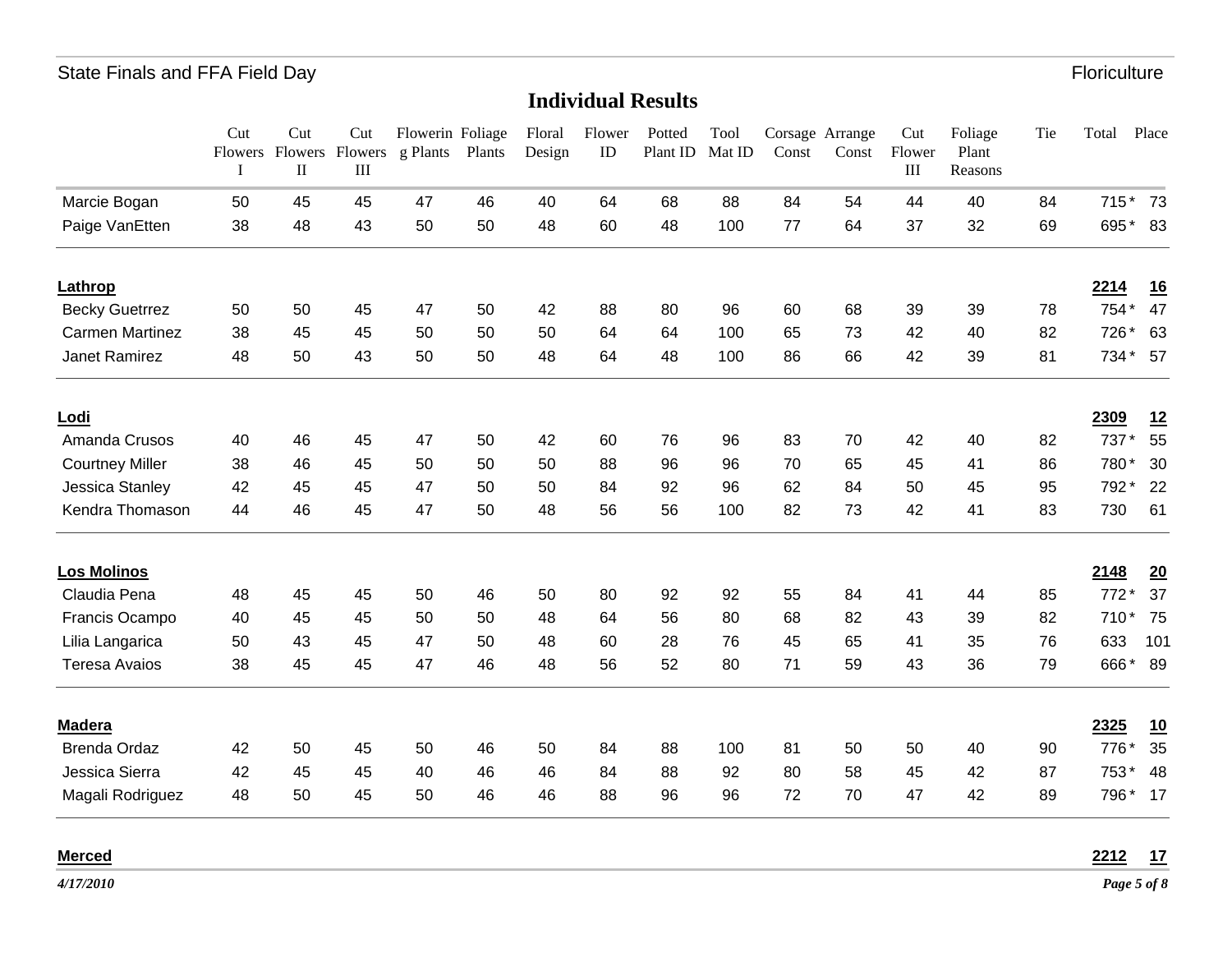|                          | Cut<br>I | Cut<br>$\rm II$ | Cut<br>Flowers Flowers Flowers<br>III | Flowerin Foliage<br>g Plants | Plants | Floral<br>Design | Flower<br>ID | Potted<br>Plant ID | Tool<br>Mat ID | Const | Corsage Arrange<br>Const | Cut<br>Flower<br>$\rm III$ | Foliage<br>Plant<br>Reasons | Tie | Total  | Place          |
|--------------------------|----------|-----------------|---------------------------------------|------------------------------|--------|------------------|--------------|--------------------|----------------|-------|--------------------------|----------------------------|-----------------------------|-----|--------|----------------|
| Dana Contreras           | 42       | 45              | 45                                    | 47                           | 50     | 50               | 68           | 72                 | 96             | 84    | 94                       | 40                         | 48                          | 88  | 781*   | 28             |
| Lilli Tapia              | 40       | 45              | 45                                    | 31                           | 46     | 50               | 60           | 68                 | 80             | 50    | 49                       | 42                         | 43                          | 85  | 649    | 97             |
| <b>Mariah Carlos</b>     | 38       | 45              | 37                                    | 34                           | 46     | 50               | 76           | 72                 | 92             | 88    | 27                       | 43                         | 43                          | 86  | 691    | 84<br>*        |
| <b>Tiffany Welch</b>     | 50       | 46              | 50                                    | 47                           | 50     | 48               | 76           | 76                 | 96             | 65    | 67                       | 41                         | 28                          | 69  | 740*   | 51             |
| Mira Loma- Jurupa Valley |          |                 |                                       |                              |        |                  |              |                    |                |       |                          |                            |                             |     | 2253   | 15             |
| <b>Brittany Kane</b>     | 30       | 50              | 37                                    | 43                           | 46     | 26               | 80           | 80                 | 96             | 97    | 49                       | 45                         | 43                          | 88  | 722    | 67             |
| Heidi Thattji            | 40       | 45              | 45                                    | 50                           | 44     | 28               | 84           | 84                 | 96             | 64    | 81                       | 46                         | 39                          | 85  | 746*   | 49             |
| Korissa Krysta           | 48       | 45              | 45                                    | 43                           | 50     | 36               | 92           | 88                 | 100            | 77    | 69                       | 43                         | 38                          | 81  | $774*$ | 36             |
| Venessa Rios             | 42       | 45              | 45                                    | 47                           | 50     | 42               | 60           | 80                 | 100            | 52    | 83                       | 42                         | 45                          | 87  | 733*   | 58             |
| <b>Modesto</b>           |          |                 |                                       |                              |        |                  |              |                    |                |       |                          |                            |                             |     | 2209   | <u>18</u>      |
| Sara Garcia              | 50       | 50              | 45                                    | 43                           | 50     | 50               | 96           | 100                | 96             | 75    | 47                       | 43                         | 40                          | 83  | 785*   | 27             |
| Sharon Dressler          | 42       | 50              | 45                                    | 43                           | 46     | 40               | 84           | 88                 | 96             | 91    | 50                       | 48                         | 38                          | 86  | 761    | 44             |
| Venessa Valencia         | 36       | 50              | 45                                    | 42                           | 46     | 40               | 72           | 64                 | 88             | 84    | 18                       | 40                         | 38                          | 78  | 663*   | 92             |
| <b>Oneals-Minarets</b>   |          |                 |                                       |                              |        |                  |              |                    |                |       |                          |                            |                             |     | 1836   | $\frac{30}{2}$ |
| Ashley Magallon          | 40       | 36              | 50                                    | 50                           | 50     | 50               | 24           | 60                 | 92             | 69    | 63                       | 42                         | 37                          | 79  | 663*   | 91             |
| Karli Marino             | 48       | 36              | 43                                    | 47                           | 50     | 18               | 16           | 8                  | 44             | 70    | 19                       | 37                         | 39                          | 76  | 475*   | 118            |
| Kylie Sherman            | 50       | 45              | 37                                    | 50                           | 46     | 46               | 48           | 36                 | 88             | 75    | 94                       | 43                         | 40                          | 83  | 698*   | 82             |
| <b>Paso Robles</b>       |          |                 |                                       |                              |        |                  |              |                    |                |       |                          |                            |                             |     | 1980   | 28             |
| Alyssa Spears            | 48       | 36              | 45                                    | 50                           | 50     | 50               | 68           | 68                 | 84             | 68    | 82                       | 40                         | 43                          | 83  | 732*   | 60             |
| <b>Britney Carlos</b>    | 50       | 45              | 45                                    | 43                           | 46     | 48               | 72           | 40                 | 60             | 38    | 69                       | 43                         | 45                          | 88  | 644*   | 99             |
| <b>Lindsey Merkle</b>    | 30       | 21              | 45                                    | 42                           | 44     | 42               | 68           | 44                 | 72             | 40    | 74                       | 42                         | 40                          | 82  | 604*   | 105            |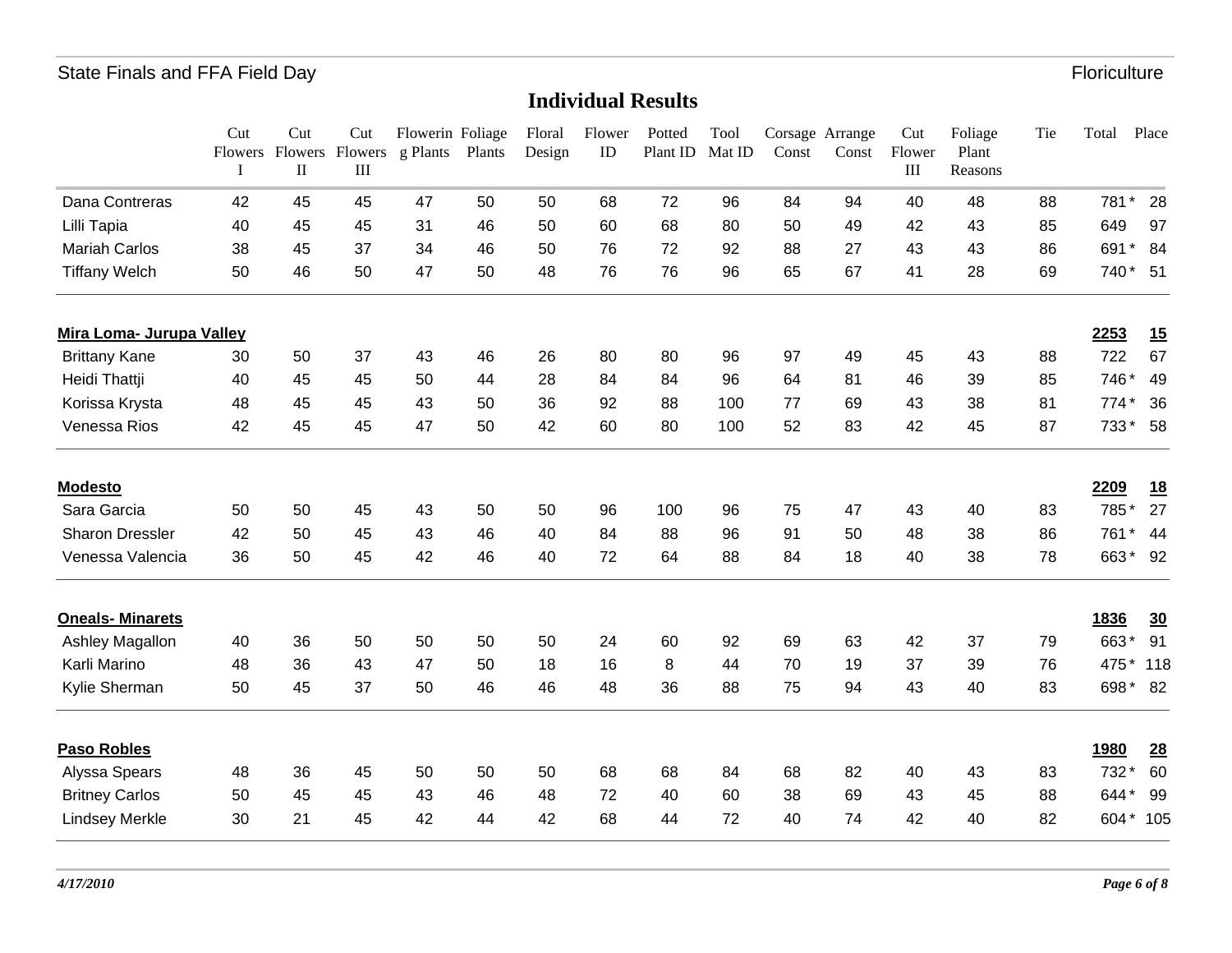|                          | Cut<br>I | Cut<br>$\rm II$ | Cut<br>III | Flowerin Foliage<br>Flowers Flowers g Plants | Plants | Floral<br>Design | Flower<br>ID | Potted<br>Plant ID | Tool<br>Mat ID | Const | Corsage Arrange<br>Const | Cut<br>Flower<br>$\rm III$ | Foliage<br>Plant<br>Reasons | Tie | Total       | Place                   |
|--------------------------|----------|-----------------|------------|----------------------------------------------|--------|------------------|--------------|--------------------|----------------|-------|--------------------------|----------------------------|-----------------------------|-----|-------------|-------------------------|
| <b>Pitman-Turlock</b>    |          |                 |            |                                              |        |                  |              |                    |                |       |                          |                            |                             |     | 2334        | $\overline{\mathbf{a}}$ |
| Aubree Atwood            | 50       | 45              | 45         | 47                                           | 50     | 48               | 84           | 100                | 100            | 83    | 74                       | 45                         | 45                          | 90  | 816*        | 10                      |
| <b>Ethan Alveres</b>     | 38       | 45              | 50         | 46                                           | 46     | 50               | 80           | 92                 | 92             | 82    | 84                       | 44                         | 45                          | 89  | 794*        | 19                      |
| Hannah Wagner            | 50       | 45              | 50         | 40                                           | 50     | 48               | 80           | 68                 | 100            | 80    | 45                       | 39                         | 29                          | 68  | 724*        | 66                      |
| Louise Hampsmire         | 38       | 45              | 45         | 50                                           | 50     | 38               | 80           | 72                 | 96             | 77    | 53                       | 39                         | 38                          | 77  | 721         | 69                      |
| Santa Rosa               |          |                 |            |                                              |        |                  |              |                    |                |       |                          |                            |                             |     | 2142        | 21                      |
| Deva Hanford             | 38       | 50              | 50         | 50                                           | 50     | 50               | 84           | 52                 | 100            | 86    | 49                       | 38                         | 36                          | 74  | 733*        | 59                      |
| Isabella Leventin        | 38       | 42              | 34         | 50                                           | 50     | 48               | 72           | 56                 | 76             | 89    | 27                       | 41                         | 35                          | 76  | 658         | 94                      |
| Megan Pilkenton          | 40       | 50              | 34         | 48                                           | 50     | 48               | 56           | 48                 | 92             | 83    | 65                       | 38                         | 28                          | 66  | 680*        | 86                      |
| <b>Molly Hannis</b>      | 42       | 45              | 45         | 50                                           | 50     | 50               | 72           | 48                 | 96             | 88    | 60                       | 45                         | 38                          | 83  | 729*        | 62                      |
| St. Helena               |          |                 |            |                                              |        |                  |              |                    |                |       |                          |                            |                             |     | 2006        | 27                      |
| Brenda Rodrigueuz        | 42       | 45              | 45         | 43                                           | 44     | 46               | 52           | 40                 | 92             | 90    | 88                       | 42                         | 36                          | 78  | 705*        | 78                      |
| Karen Gutierrez          | 42       | 43              | 50         | 47                                           | 50     | 50               | 80           | 60                 | 96             | 45    | 77                       | 38                         | 28                          | 66  | 706         | 76                      |
| Kelly Guitierrez         | 38       | 43              | 45         | 40                                           | 50     | 36               | 32           | 28                 | 68             | 45    | 68                       | 39                         | 40                          | 79  | 572         | 115                     |
| Rebecca Orozco           | 30       | 45              | 34         | 50                                           | 50     | 50               | 36           | 36                 | 64             | 72    | 53                       | 40                         | 35                          | 75  | 595*        | 107                     |
| <b>Tulare</b>            |          |                 |            |                                              |        |                  |              |                    |                |       |                          |                            |                             |     | <u>1975</u> | 29                      |
| <b>Britni Nixon</b>      | 38       | 45              | 45         | 47                                           | 50     | 46               | 80           | 92                 | 100            | 75    | 71                       | 45                         | 38                          | 83  | 772*        | 38                      |
| Mika Mercado             | 16       | 36              | 33         | 46                                           | 50     | 48               | 12           | 20                 | 60             | 60    | 35                       | 37                         | 33                          | 70  | 486*        | 117                     |
| Stefani Spencer          | 18       | 45              | 45         | 50                                           | 46     | 38               | 76           | 92                 | 92             | 50    | 79                       | 43                         | 43                          | 86  | 717 * 71    |                         |
| <b>Warner Springs</b>    |          |                 |            |                                              |        |                  |              |                    |                |       |                          |                            |                             |     | 1792        | 32                      |
| <b>Cecilia Cervantes</b> | 50       | 17              | 45         | 50                                           | 50     | 50               | 52           | 36                 | 92             | 64    | 33                       | 43                         | 41                          | 84  | 623*        | 102                     |
| Maria Lopez              | 38       | 36              | 45         | 50                                           | 46     | 48               | 32           | 28                 | 56             | 75    | 43                       | 43                         | 38                          | 81  | 578*        | 113                     |